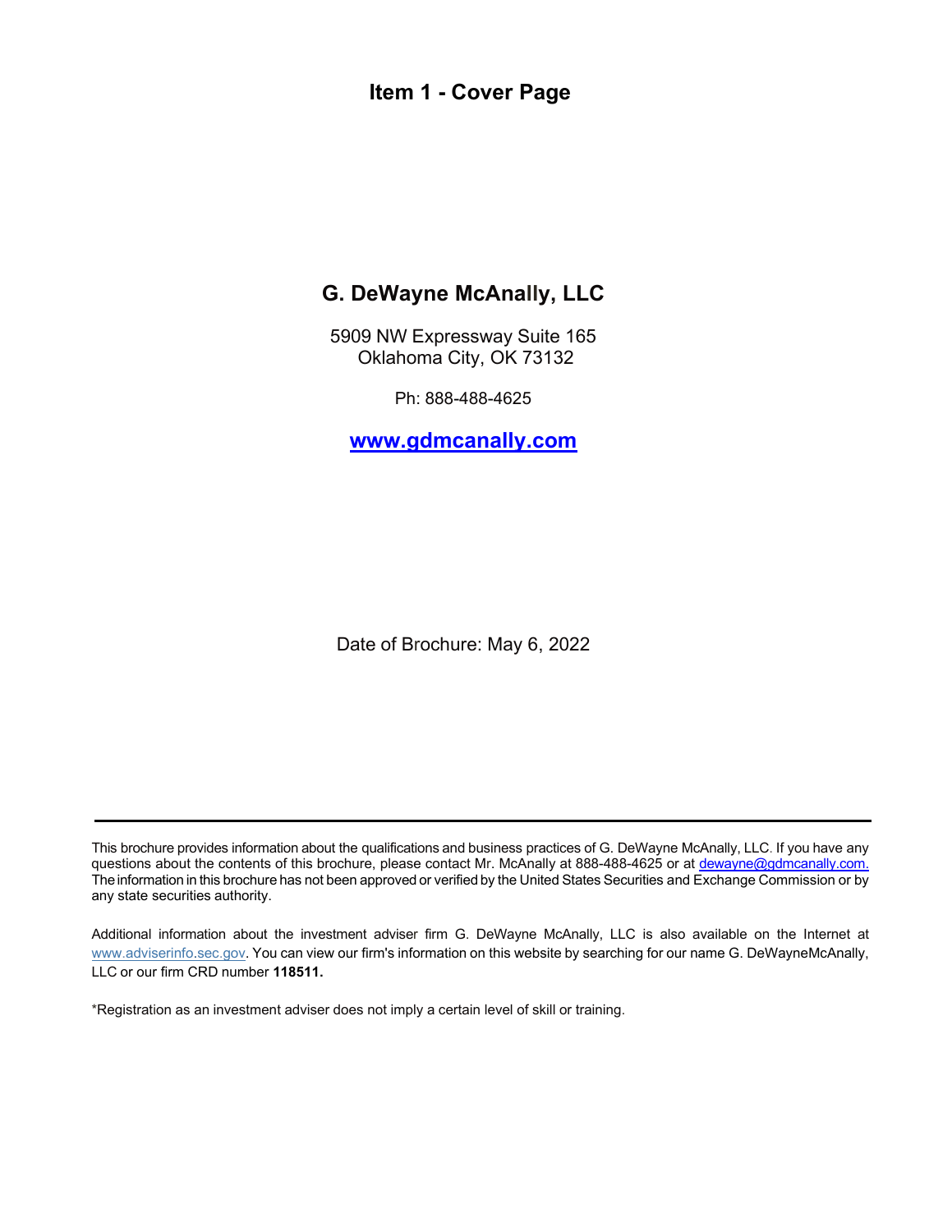### **Item 2 - Material Changes**

<span id="page-1-0"></span>This brochure provides prospective clients with information about G. DeWayne McAnally, LLC that should be considered before or at the time of obtaining our advisory services.

This brochure is required to be updated at least annually, or sooner when material changes to our businesstake place.

On March 21, 2022, we submitted our annual updating amendment for fiscal year 2021. We have updated Item 4 of our Form ADV Part 2A Brochure to disclose discretionary assets under management of approximately \$125,904,704 and non-discretionary assets under management of approximately \$0.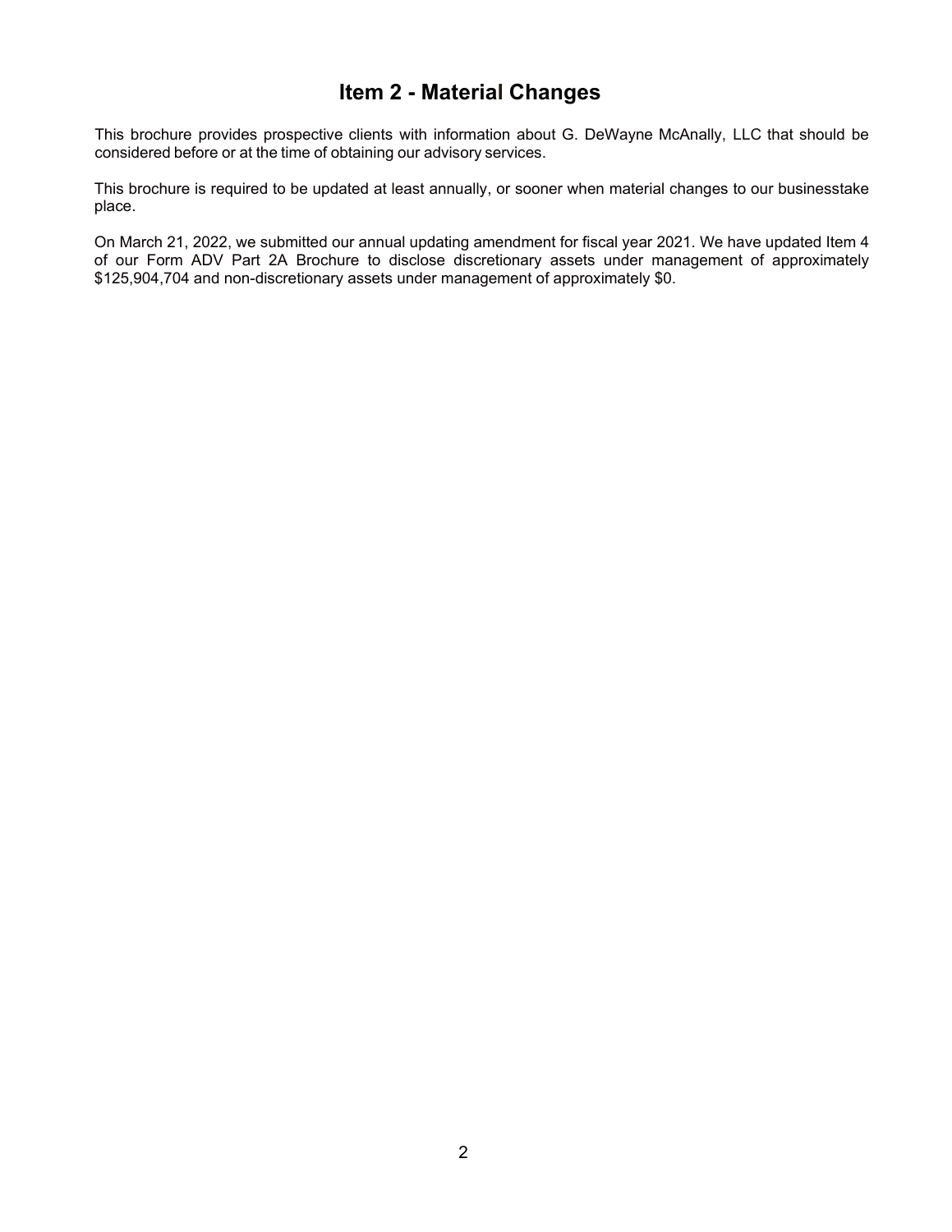# Item 3 - Table of Contents

<span id="page-2-0"></span>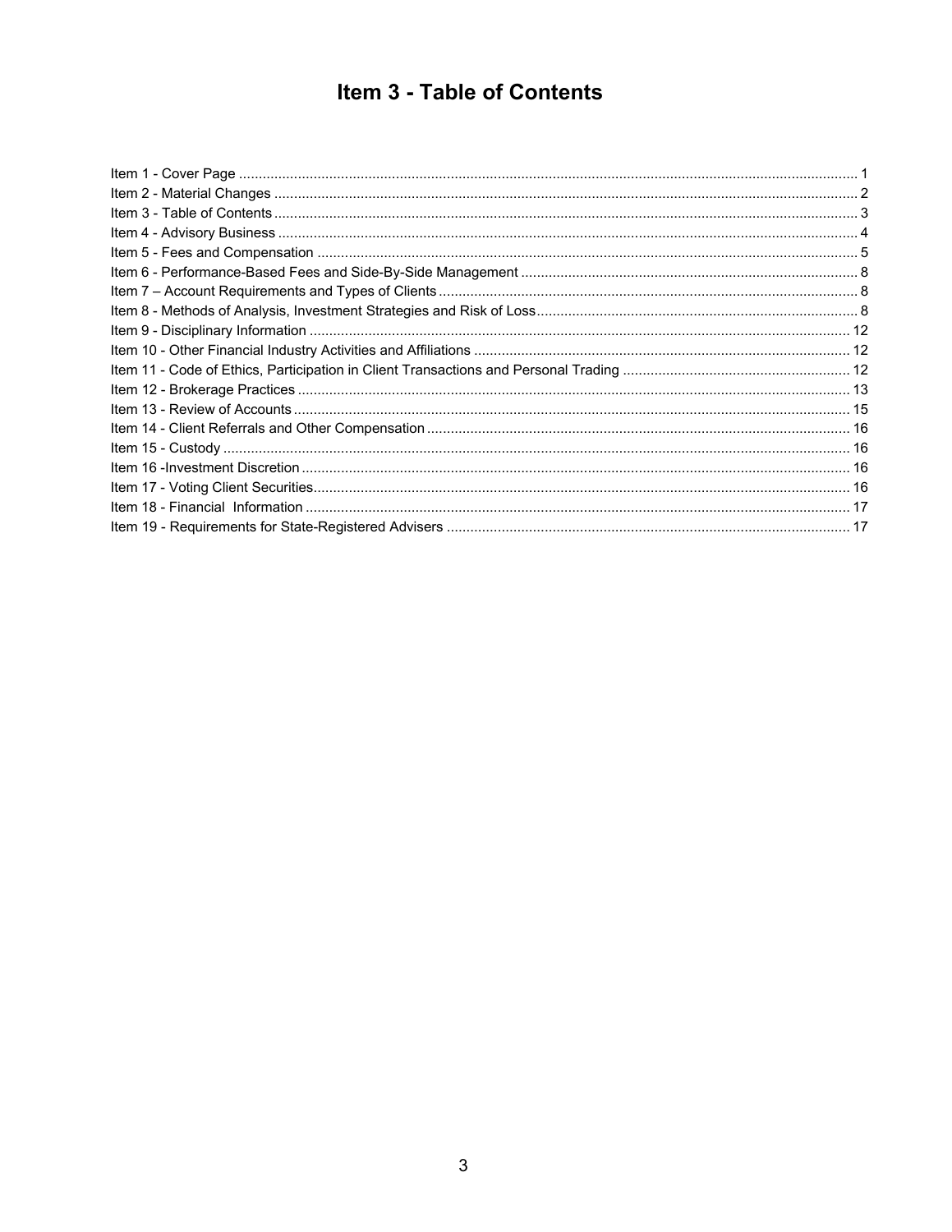### **Item 4 - Advisory Business**

<span id="page-3-0"></span>G. DeWayne McAnally, LLC (hereinafter "GDM" or the "firm") is a registered investment adviser based in Oklahoma City, Oklahoma. We are a limited liability company, organized under the laws of the state of Oklahoma. We have been providing investment advisory services since 1989. Gary DeWayne McAnally is the principal owner of GDM.

As used in this Brochure, the term "Associated Person" refers to anyone from our firm who is an officer, an employee, and all individuals providing investment advice on behalf of our firm. Where required, such persons are properly registered as investment adviser representatives.

Our Associated Persons are restricted to providing services and charging fees based on the disclosures detailed in this document and the agreement(s) signed by the Client with the firm. However, the exact services and fees charged to a Client are dependent upon each Associated Person's relationship with his or her client and may vary in scope and amount. Associated Persons are instructed to consider the individual needs of each client when recommending a service or a portfolio management platform. Investment strategies and recommendations are tailored to the individual needs of each client.

Currently, we offer the following investment advisory services, personalized for each individual client:

- **Financial Planning Services**
- **Portfolio Management Services (Wrap, Non-Wrap and Web Based Programs)**

#### **General Description of Primary Advisory Services**

The following paragraphs describe our services and fees. Please refer to the description of each investment advisory service listed below for information on how we tailor our advisory services to your individual needs.

#### **Financial Planning Services**

GDM provides advisory services in the form of financial planning services. Financial planning services do not involve the active management of client accounts, but instead focuses on a client's overall financial situation. Financial planning can be described as helping individuals determine and set their long-term financial goals through investments, tax planning, asset allocation,risk management, retirement planning, and other areas. The role of a financial planner is to find ways to help the client understand the client's overall financial situation and help the client set financial objectives.

#### **Investment Management Services**

We offer discretionary investment advisory services to our clients. To retain our firm, we will arrange for an interview in person, or by telephone to discuss suitability, our philosophy, investment strategy and other relevant information. After our interview, if you decide to retain us, we will enter into an investment advisory agreement. We use the suitability information we gather to assist you in choosing an investment option that employs a model portfolio developed by our firm that is diversified among investment styles and/or asset classes. We will use the information we gather to develop a strategy that enables our firm to customize an investment portfolio for you in accordance with your risk tolerance and investment objectives. Once we construct an investment portfolio for you, or select a model portfolio, we will monitor your portfolio's performance and re-balance your investments as required by changes in market conditions and in your financial circumstances.

#### Non-Wrap Portfolio Management Services

Our Non-Wrap Portfolio Management Services are offered on a discretionary basis. Discretionary portfolio management means we will make investment decisions and place buy or sell orders in your account without contacting you. These decisions would be made based upon your stated investment objectives. If you wish, you may limit our discretionary authority by, for example, setting a limit on the type of securities that can be purchased for your account. Simply provide us with your restrictions or guidelines in writing.

Asset allocation models are diversified among investment styles and/or asset classes and are developed and managed by us based on research conducted by GDM. We also use portfolio models developed by third party investment advisers. Once the client portfolio is constructed, GDM provides continuous supervision of the portfolio as changes in the market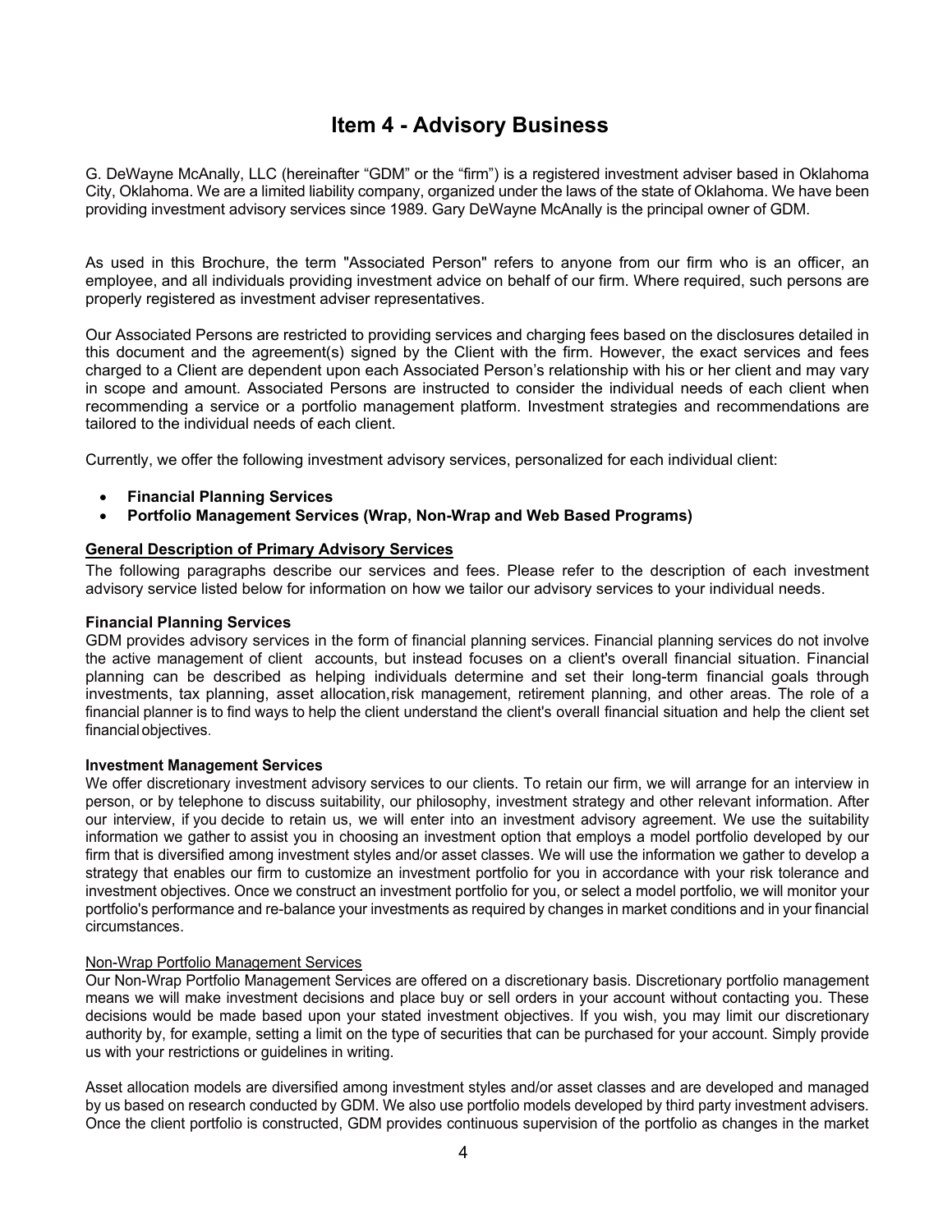conditions and client circumstances may require. Investments and allocations are determined based upon the clients' predefined objectives, risk tolerance, time horizons, financial horizons, financial information, and other various suitability factors. Further restrictions and guidelines imposed by clients may affect the composition and performance of a client's portfolio. As such, different clients of our firm may have significant differences in their asset allocation. For these reasons, performance of one client's portfolio might not be identical with another client's even if both clients have similar risk parameters. We review the clients' financial circumstances and investment objectives on a regular basis and make adjustments to clients' portfolios or allocation models as may be necessary to achieve the desired results. At all times, our firm requires each Associated Person to uphold their fiduciary duty by providing advice that in our judgement is in the client's best interest.

We will also contact clients at least annually or more often to review their financial situation and objectives. Please notify us of any changes in your financial situation, investment objectives, or account restrictions.

#### *Recommendation of Sub Advisers*

As part of our overall portfolio management strategy, we may also recommend sub advisers to manage all or a portion of your account. All sub advisers recommended by our firm must either be registered as investment advisers or exempt from registration requirements. These sub advisers may specialize in traditional or alternative investments. Factors that we take into consideration when making our recommendations include, but are not limited to, the following: the sub adviser's performance, methods of analysis, fees, your financial needs, investment goals, risk tolerance, and investment objectives. Once a sub advisory account has been established, we will provide all administrative and clerical duties that are required service your account. The sub adviser will have little or no direct contact with you. Our responsibility to you will be to: (i) continuously evaluate the performance of your portfolio to ensure the sub adviser selected adheres to your asset allocation guidelines; (ii) make recommendations regarding the sub adviser as market factors and your personal goals dictate, (iii) assume discretionary authority to hire or fire the sub adviser where such action is deemed to be in your best interest.

#### Portfolio Management Services - Wrap Fee Program

GDM participates in Wrap Fee Programs as a sponsor and portfolio manager. Clients will receive a separate Wrap Account Brochure either in lieu of or along with this Firm Brochure. The name of the Wrap Fee Programs are as follows: Navigator Plus and Pilot. Wrap Fee Programs charge a fee which includes the cost of securities transactions which would otherwise be charged to the client by the Custodian. We are no longer accepting new clients into the Wrap Program(s).

#### **Types of Investments**

When providing Asset Management Services, the firm will typically construct each client's account holdings using mutual funds, exchange traded funds (ETFs), bonds, equities and other investment tools, to build diversified portfolios. It is not the firm's typical investment strategy to attempt to time the market, but we may increase cash holdings modestly as deemed appropriate, based on your risk tolerance and our expectations of market behavior. We may modify our investment strategy to accommodate special situations like low basis stock, stock options, legacy holdings, inheritances, closely held businesses, collectibles, or special tax situations. *(Please refer to Item*8 - *Methods of Analysis, Investment Strategies and Risk of Loss for more information.)* 

Additionally, we may advise you on any type of investment that we deem appropriate based on your stated goals and objectives. We may also provide advice on any type of investment held in your portfolio at the inception of our advisory relationship.

#### **Assets Under Management**

As of December 31, 2021, we managed approximately \$125,904,704 in client assets under management on a discretionary basis, and no client assets on a non-discretionary basis.

### **Item 5 - Fees and Compensation**

<span id="page-4-0"></span>In addition to the information provided in *Item* 4 - *Advisory Business,* this section provides additional details regarding our firm's services along with descriptions of each service's fees and compensation arrangements.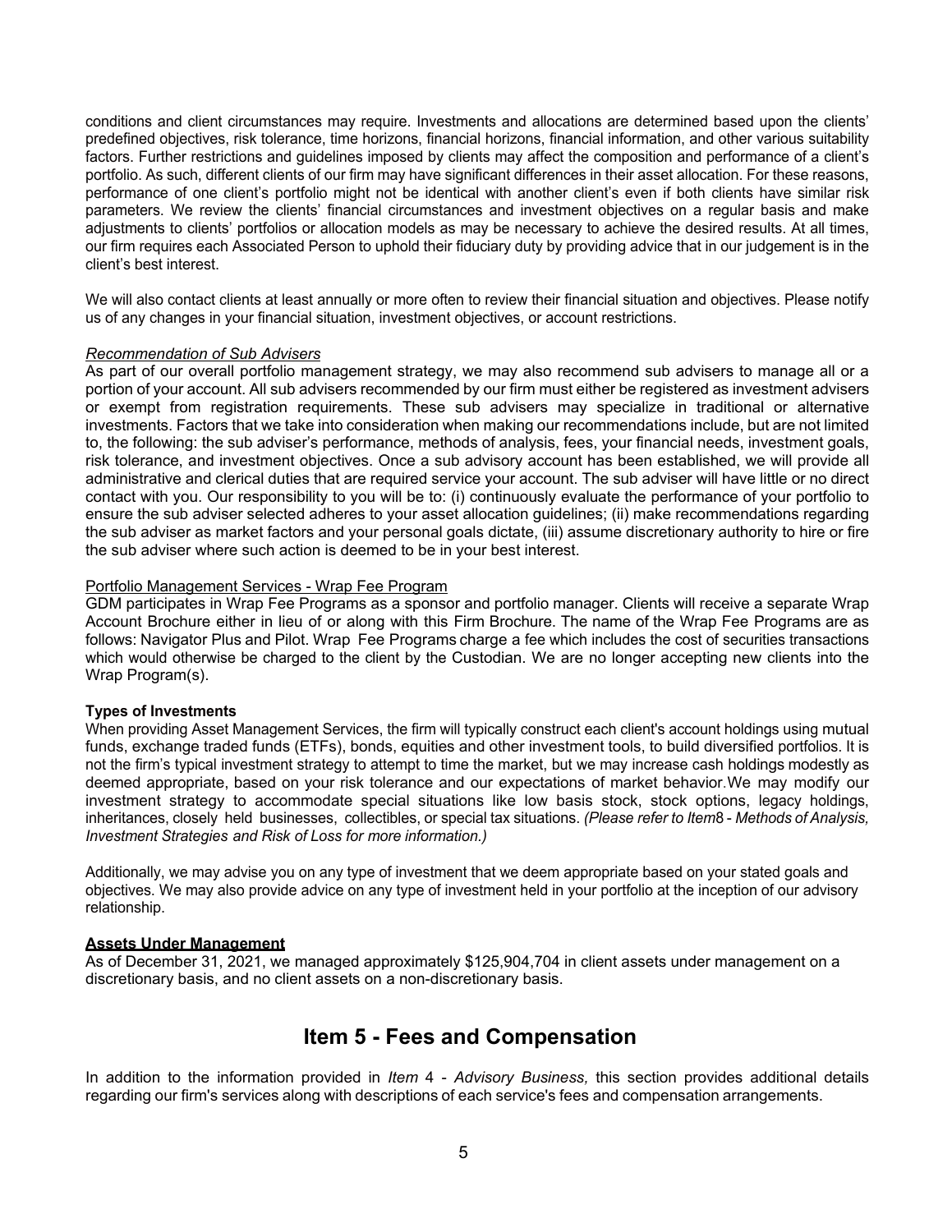#### **Investment Management Services**

GDM provides Investment Management Services by Identifying your needs, goals, risk tolerance, and time horizon and by performing a regular analysis and review of portfolios utilizing a quantitative and qualitative approach. Our firm provides advice concerning the attainment, holdings, management, reinvestment and disposition of cash, securities, and other assets of your portfolio in relationship to the suitabilityof your financial needs and goals.

Analytical tools, research and software will be used to determine your investment goals and objectives. These tools can address any level of risk from conservative to aggressive portfolios, tailored to fit your financial needs.

GDM provides investment management services through accounts maintained at Charles Schwab & Co., Inc., or other designated custodians. The designated custodian will maintain custody of all funds and securities. Our firm will not have physical custody of client funds and securities.

#### **Management Fees**

GDM offers investment management services for a percentage of assets undermanagement.

The fee schedule for this service for accounts maintained at Charles Schwab, Inc. is:

| <b>Annual Fee</b> |
|-------------------|
| $1.35 \%$         |
| 1.20%             |
| 1.05%             |
| 0.90%             |
|                   |

Fees are negotiable depending on the needs of the client and complexity of the situation. The exact fee for services will be agreed upon and disclosed in the client agreement prior to services being provided.

Fees for our investment management services are normally billed quarterly in advance based on the value of your account on the last business day of the previous quarter. Other billing arrangements may be offered. Fees are generally deducted directly from your account. You must provide the custodian with written authorization to have fees deducted from the account and paid to GDM.

Upon our discretion, you may pay fees directly to our firm. If you pay fees directly, payment is due upon receipt of the billing statement from our firm. Fees will be prorated based on the number of days those services are provided when the account is established or terminated at any time other than the beginning of a calendar quarter. Any hourly fees that are charged will be billed directly to the client after the hourly services have been rendered.

The custodian will send you statements, at least quarterly, showing all disbursements for the account including the amount of the advisory fee, if such fee is deducted directly from your account.

Brokerage commissions and/or transaction ticket fees charged by the custodian (if there are any) will be billed directly to your account unless you are participating in our wrap account. GDW will not receive any portion of such commissions or fees. In addition, you may incur certain charges imposed by third parties other than our firm in connection with investments made through the account, including but not limited to, mutual fund sales loads, 12(b)-1 fees and surrender charges, variable annuity fees and surrender charges, and IRA and qualified retirement plan fees.

All fees paid to GDM for investment advisory services are separate and distinct from the fees and expenses charged to shareholders by investment companies, such as unit investment trusts, mutual funds or exchange traded funds. These fees and expenses are described in each fund's prospectus. These fees generally include a management fee, other fund expenses, and a possible distribution fee. If the fund also imposes sales charges, you may pay an initial or deferred sales charge.

You could invest in a mutual fund directly, without the services of GDM. In which case, you would not receive the advice provided by GDM, which is designed, among other things, to assist you in determining which mutual fund or funds are most appropriate to your financial condition and objectives. Accordingly, you should review both the fees charged by the funds and the fees charged by GDM to fully understand the total amount of fees to be paid by you to evaluate the advisory services being provided. Although GDM uses its best efforts to purchase lower cost mutual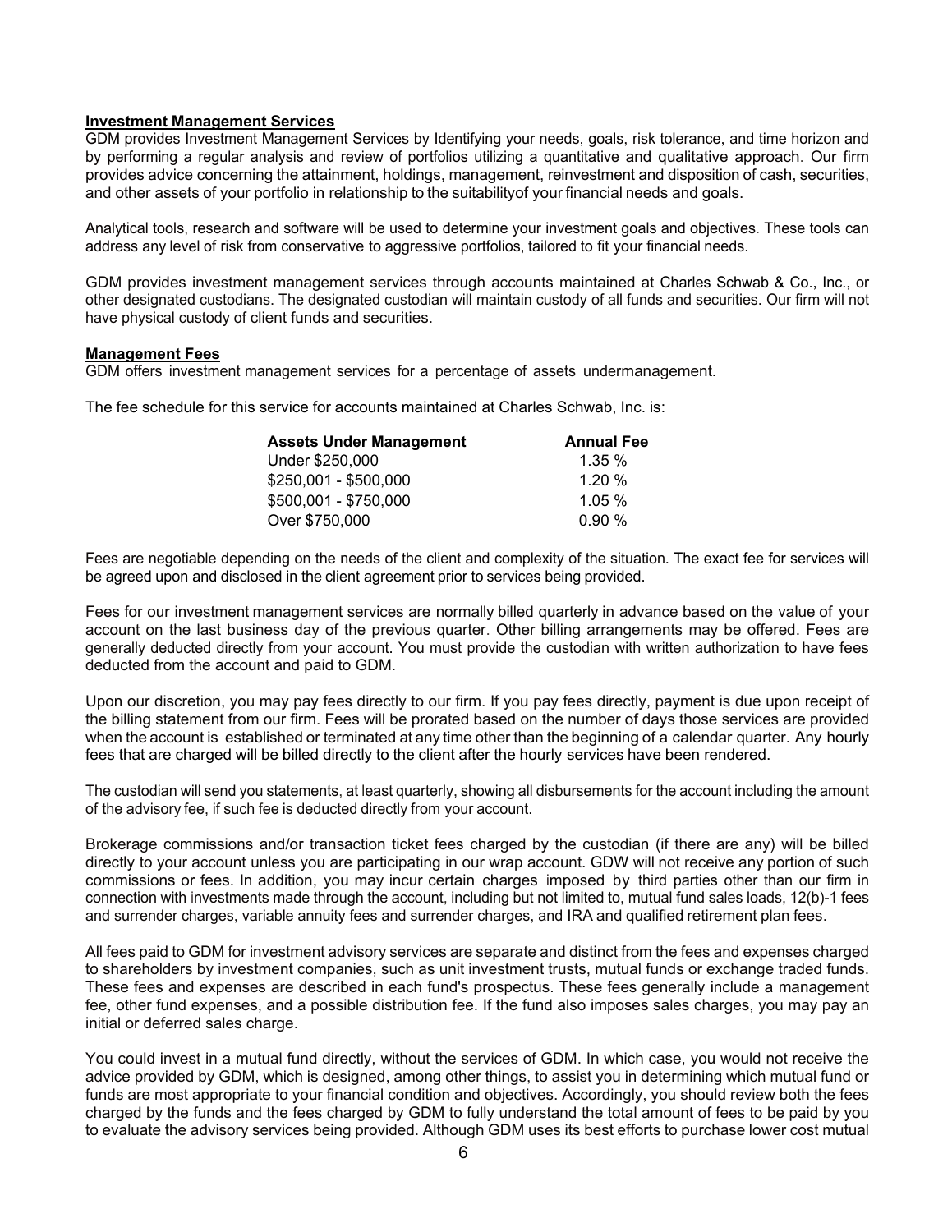fund shares when available, some mutual fund companies do not offer institutional classes to us or they do not offer funds that do not pay 12b-1 distribution fees.

Limited Prepayment of Fees: Under no circumstances do we require or solicit payment of fees in excess of \$1,200 more than six months in advance of services rendered.

The minimum account balance required to open a Managed Account is \$25,000; however, GDM may, at its discretion, reduce the minimum managed account balance, and may negotiate fees with employees, or clients.

Fees will be charged against the managed assets, including cash balances, money market fund shares and other Managed Account positions.

Billing on Cash Positions: The firm treats cash and cash equivalents as an asset class. Accordingly, unless otherwise agreed in writing, all cash and cash equivalent positions (e.g., money market funds, etc.) are included as part of assets under management for purposes of calculating the firm's advisory fee. At any specific point in time, depending upon perceived or anticipated market conditions/events (there being no guarantee that such anticipated market conditions/events will occur), the firm may maintain cash and/or cash equivalent positions for defensive, liquidity, or other purposes. While assets are maintained in cash or cash equivalents, such amounts could miss market advances and, depending upon current yields, at any point in time, the firm's advisory fee could exceed the interest paid by the client's cash or cash equivalent positions.

Periods of Portfolio Inactivity: The firm has a fiduciary duty to provide services consistent with the client's best interest. As part of its investment advisory services, the firm will review client portfolios on an ongoing basis to determine if any changes are necessary based upon various factors, including but not limited to investment performance, fund manager tenure, style drift, account additions/withdrawals, the client's financial circumstances, and changes in the client's investment objectives. Based upon these and other factors, there may be extended periods of time when the firm determines that changes to a client's portfolio are neither necessary nor prudent. Notwithstanding, unless otherwise agreed in writing, the firm's annual investment advisory fee will continue to apply during these periods, and there can be no assurance that investment decisions made by the firm will be profitable or equal any specific performance level(s).

#### **Termination of Agreements**

Your agreement may be cancelled at any time, by either party, for any reason, upon receipt of 30 days written notice. Upon termination of any account, any prepaid, unearned fees will be promptly refunded, and any earned, unpaid fees will be due and payable. You have the right to terminate an agreement without penalty within five business days after entering the agreement.

#### **Financial Planning Services**

GDM may provide you with a written financial plan for a fee. You will furnish the firm with complete and up-to-date information about your personal circumstances and financial goals and objectives. The financial plan may include an analysis of one or more of the following: assets, liabilities, projected income, income tax position, insurance programs, retirement plans, and investment portfolios.

The fee for preparing a financial plan, if any, will be determined on the basis of the anticipated amount of work to be done and will be disclosed up front. The fee is negotiable and will not exceed \$2500 for any individual plan. The first half of the fee is payable upon entering into an agreement for financial planning services and the balance is due upon delivery of the plan. Financial plans will be prepared, reviewed and delivered to clients within 30 days.

Although GDM discloses that there may be a fee for its financial planning services, historically there have never been any charges to investment management clients for financial planning services. Financial planning services have always been considered a courtesy to the firm's investment management clients at their request.

#### Sales Compensation

Associated Persons of GDM are licensed insurance agents. As such, Associated Persons can effect transactions in insurance products and earn commission-based compensation for these activities. Clients are instructed that the fees paid to the firm for advisory services are separate and distinct from the commissions earned by our dually licensed Associated Persons.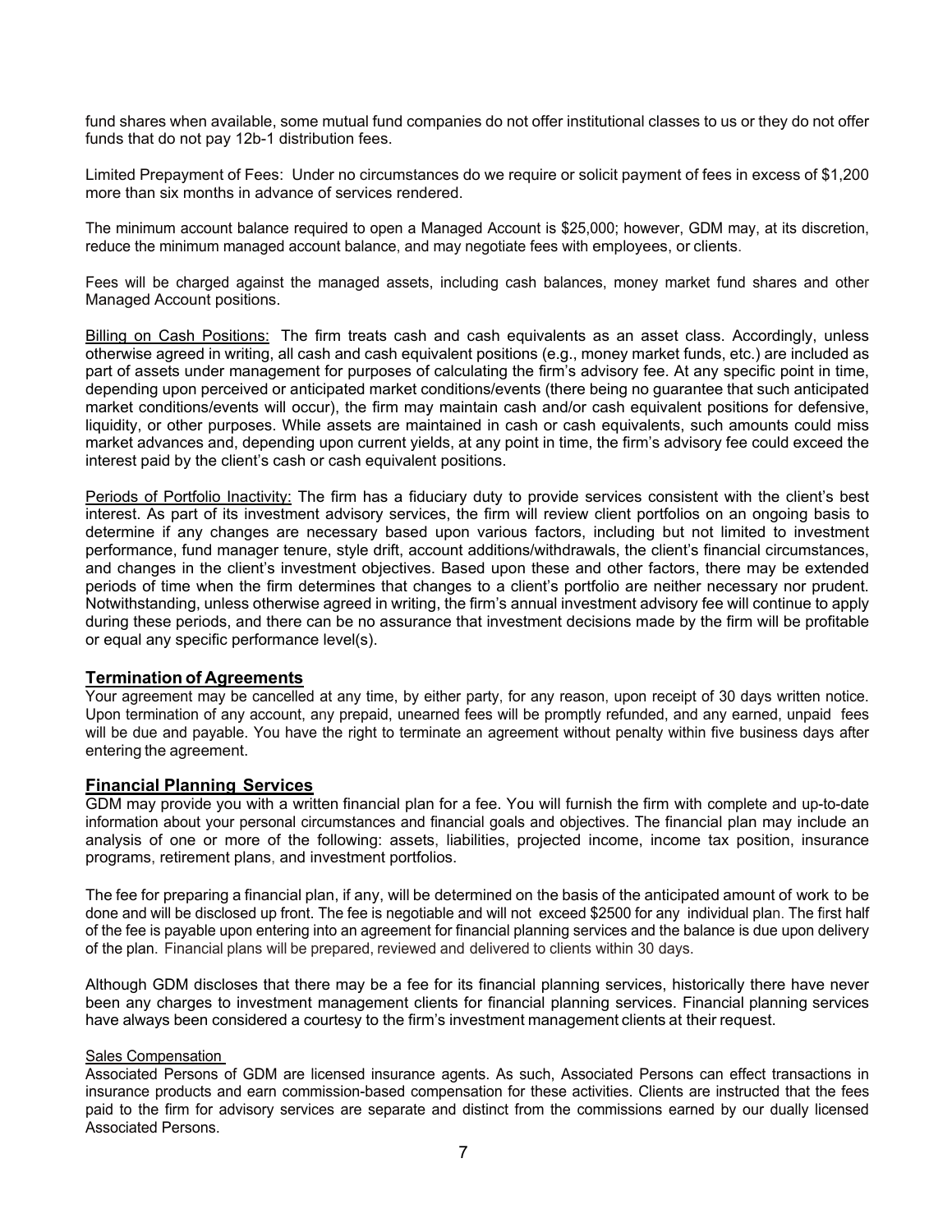The sale of annuity contracts or insurance products offered by Associated Persons are intended to complement GDM's advisory services. However, a conflict of interest exists due to the potential receipt of dual forms of compensation. GDM has policies and procedures in place to monitor all client transactions and all client transaction costs will be disclosed to the client. Clients to whom the firm offers advisory services are informed that they are under no obligation to use the firm's Associated Persons for insurance services and may use the insurance brokerage firm and agent of their choice.

We strive to identify all potential and actual material conflicts of interest between you, our firm, and our Associated Persons in this Disclosure Brochure. If additional conflicts arise in the future, we will notify you in writing and/or provide you an updated Disclosure Brochure.

Lower fees for comparable services may be available from other sources. Material conflicts of interest may exist. If a material conflict of interest exists, GDM will disclose the nature of that conflict to you.

You are advised that the investment recommendations and financial advice offered by GDM is not of a legal or accounting nature and you should coordinate and discuss the impact of this financial advice with your attorney and/or accountant. You are advised that it is necessary to inform us promptly with respect to any changes in your financial condition, situation, and investment goals and objectives. Failure to notify us or ourrepresentatives of any such changes could result in investment recommendations not meeting your needs.

# **Item 6 - Performance-Based Fees and Side-By-Side Management**

<span id="page-7-0"></span>Performance-based fees are based on a share of capital gains on or capital appreciation of the client's assets. Side-byside management refers to the practice of managing accounts that are charged performance-based fees while at the same time managing accounts that are not charged performance-based fees. We do not accept performance-based fees or participate in side-by-side management. Our fees are calculated as described in the *Fees and Compensation*  section above, and are not charged on the basis of a share of capital gains upon, or capital appreciation of, the funds in your advisory account(s).

# **Item 7 – Account Requirements and Types of Clients**

<span id="page-7-1"></span>We currently provide investment advisory services to individuals (including high net worth individuals, trusts, and estates), pension and profit sharing plans, corporations, and other business entities. However, we may also offer our services to charitable organizations or other types of clients.

The minimum account balance required to open a Managed Account is \$25,000; however, GDM may, at its discretion, reduce the minimum managed account balance. Accounts valued under \$25,000 may be subject to more risk and volatility that can exist with trying to diversify smaller accounts and absorb market fluctuations.

# **Item 8 - Methods of Analysis, Investment Strategies and Risk of Loss**

#### <span id="page-7-2"></span>**Methods of Analysis**

GDM uses the following methods of analysis in formulating investment advice:

Charting: The set of techniques used in technical analysis in which charts are used to plot price movements, volume, settlement prices, open interest, and other indicators, in order to anticipate future price movements. Users of these techniques, called chartists, believe that past trends in these indicators can be used to extrapolate future trends.

Cyclical: Analyzes the investments sensitive to business cycles and whose performance is strongly tied to the overall economy. For example, cyclical companies tend to make products or provide services that are in lower demand during downturns in the economy and higher demand during upswings. Examples include the automobile, steel, and housing industries. The stock price of a cyclical company will often rise just before an economic upturn begins and fall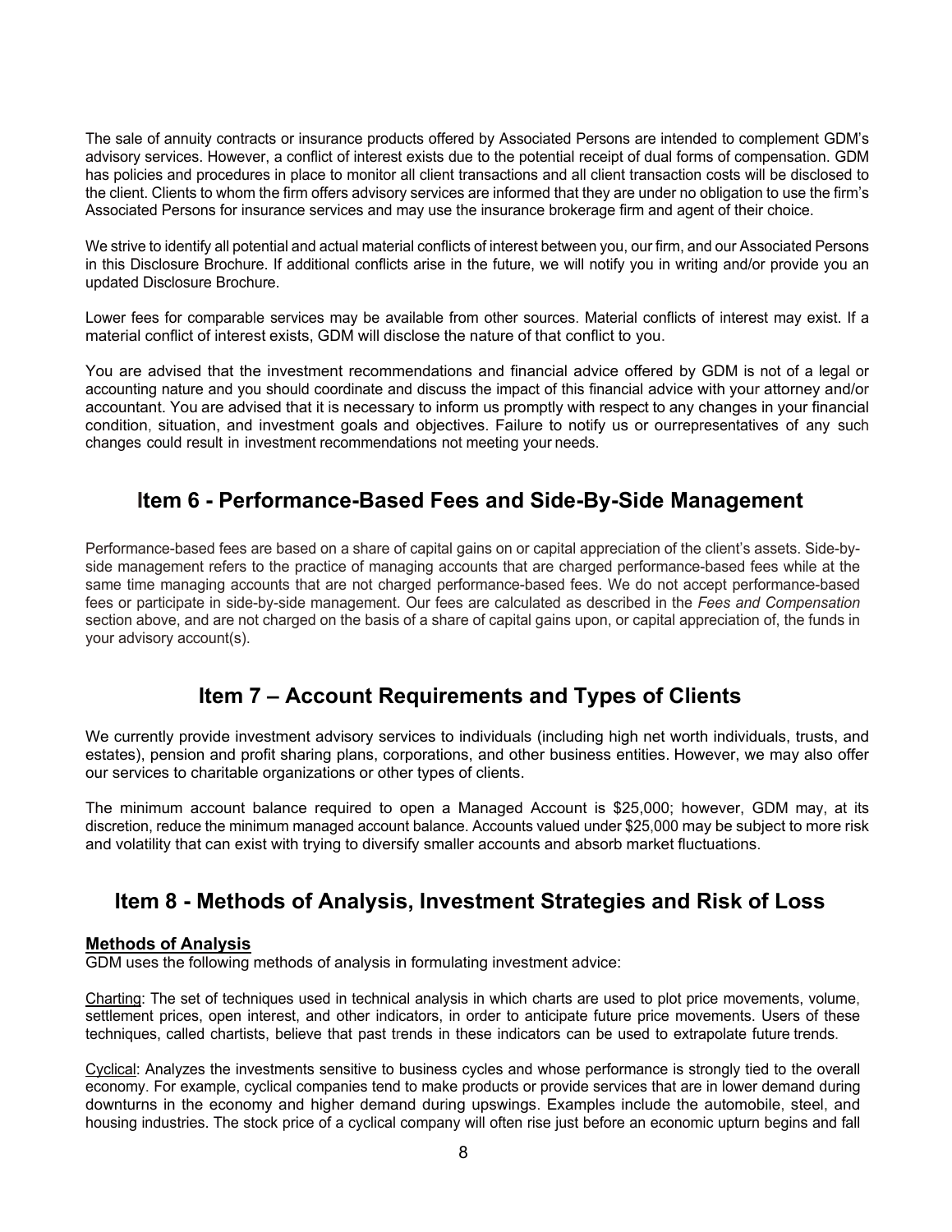just before a downturn begins. Investors in cyclical stocks try to make the largest gains by buying the stock at the bottom of a business cycle, just before a turnaround begins.

Fundamental; This is a method of evaluating a security by attempting to measure its intrinsic value by examining related economic, financial and other qualitative and quantitative factors. Fundamental analysts attempt to study everything that can affect the security's value, including macroeconomic factors (like the overall economy and industry conditions) and individually specific factors (like the financial condition and management of companies). The end goal of performing fundamental analysis is to produce a value that an investor can compare with the security's current price in hopes of figuring out what sort of position to take with that security (underpriced = buy, overpriced = sell or short). This method of security analysis is considered to be the opposite of technical analysis. Fundamental analysis is about using real data to evaluate a security's value. Although most analysts use fundamental analysis to value stocks, this method of valuation can be used for just about any type of security.

Technical; This is a method of evaluating securities by analyzing statistics generated by market activity, such as past prices and volume. Technical analysts do not attempt to measure a security's intrinsic value, but instead use charts and other tools to identify patterns that can suggest future activity. Technical analysts believe that the historical performance of stocks and markets are indications of future performance.

#### **Investment Strategies**

GDM uses the following investment strategies when managing client assets and/orproviding investment advice:

- Long term purchases: Investments held at least a year.
- Short term purchases: Investments sold within a year.
- Trading: Investments sold within 30 days.
- Option writing including covered options, uncovered options, or spreading strategies: Options are contracts giving the purchaser the right to buy or sell a security, such as stocks, at a fixed price within a specific period of time.

#### **Risk of Loss**

Past performance is not indicative of future results. Therefore, you should never assume that future performanceof any specific investment or investment strategy will be profitable. Investing in securities (including stocks, mutual funds, and bonds) involves risk of loss. Further, depending on the different types of investments there may be varying degrees of risk. You should be prepared to bear investment loss including loss of original principal.

Because of the inherent risk of loss associated with investing, our firm is unable to represent, guarantee, or even imply that our services and methods of analysis can or will predict future results, successfully identify market tops or bottoms, or insulate you from losses due to market corrections or declines. There are certain additional risks associated when investing in securities through our investment management program.

Market Risk - Either the stock market as a whole, or the value of an individual company, goes down resulting in a decrease in the value of client investments. This is also referred to as systemic risk.

Equity (stock) market risk- Common stocks are susceptible to general stock market fluctuations and to volatile increases and decreases in value as market confidence in and perceptions of their issuers change. If you held common stock, or common stock equivalents, of any given issuer, you would generally be exposed to greater risk than if you held preferred stocks and debt obligations of the issuer.

Company Risk. When investing in stock positions, there is always a certain level of company or industry specific risk that is inherent in each investment. This is also referred to as unsystematic risk and can be reduced through appropriate diversification. There is the risk that the company will perform poorly or have its value reduced based on factors specific to the company or its industry. For example, if a company's employees go on strike or the company receives unfavorable media attention for its actions, the value of the company may be reduced.

Concentrated Position Risk: Certain Associated Persons may recommend that clients concentrate account assets in an industry or economic sector. In addition to the potential concentration of accounts in one or more sectors, certain accounts may, or may be advised to, hold concentrated positions in specific securities. Therefore, at times, an account may, or may be advised to, hold a relatively small number of securities positions, each representing a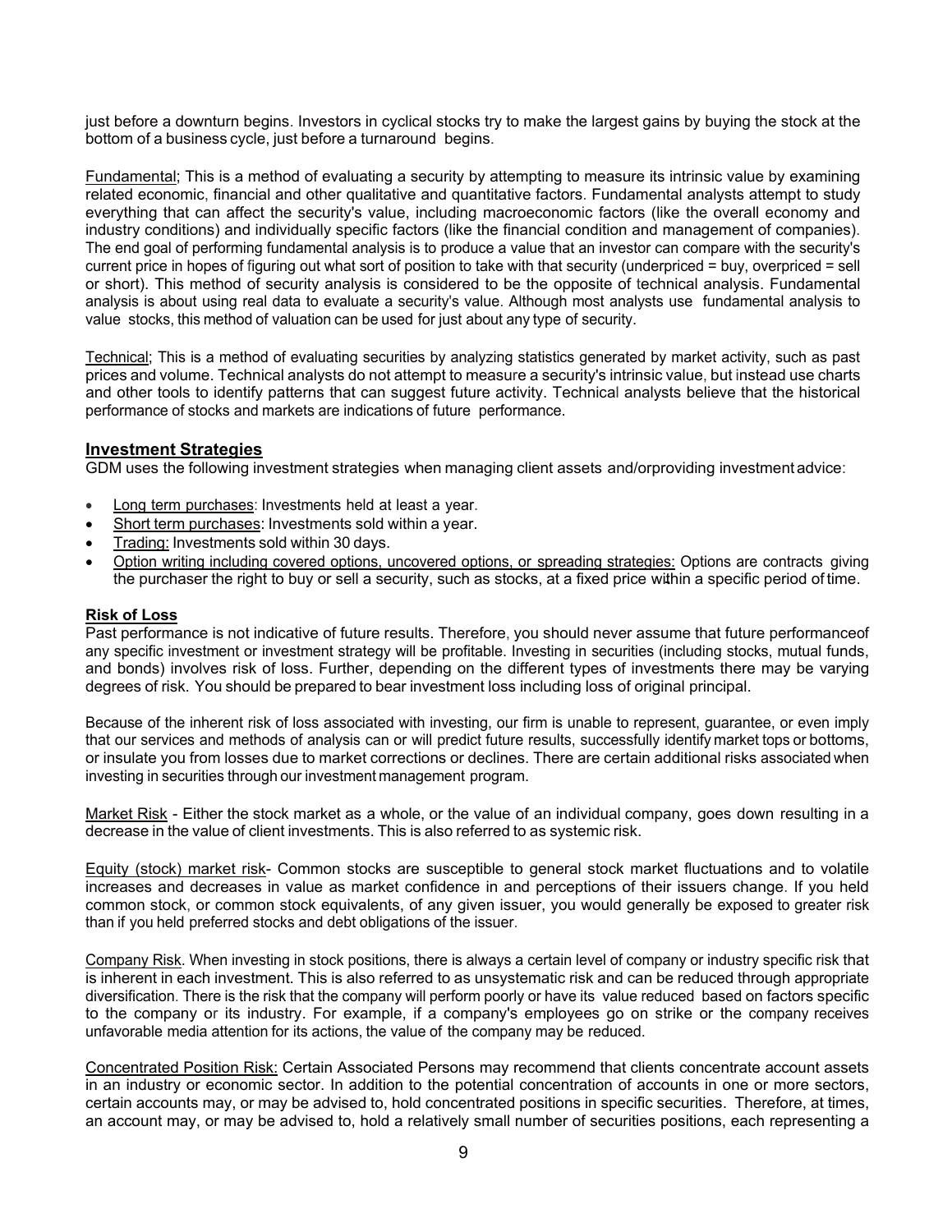relatively large portion of assets in the account. As a result, the account will be subject to greater volatility than a more sector diversified portfolio. Investments in issuers within an industry or economic sector that experiences adverse economic, business, political conditions or other concerns will impact the value of such a portfolio more than if the portfolio's investments were not so concentrated. A change in the value of a single investment within the portfolio will affect the overall value of the portfolio and will cause greater losses than it would in a portfolio that holds more diversified investments.

Cybersecurity Risks: Our firm and our service providers are subject to risks associated with a breach in cybersecurity. Cybersecurity is a generic term used to describe the technology, processes, and practices designed to protect networks, systems, computers, programs, and data from cyber-attacks and hacking by other computer users, and to avoid the resulting damage and disruption of hardware and software systems, loss or corruption of data, and/or misappropriation of confidential information. In general, cyber-attacks are deliberate; however, unintentional events may have similar effects. Cyber-attacks may cause losses to clients by interfering with the processing of transactions, affecting the ability to calculate net asset value or impeding or sabotaging trading. Clients may also incur substantial costs as the result of a cybersecurity breach, including those associated with forensic analysis of the origin and scope of the breach, increased and upgraded cybersecurity, identity theft, unauthorized use of proprietary information, litigation, and the dissemination of confidential and proprietary information. Any such breach could expose our firm to civil liability as well as regulatory inquiry and/or action. In addition, clients could be exposed to additional losses as a result of unauthorized use of their personal information. While our firm has established a business continuity plan and systems designed to prevent cyber-attacks, there are inherent limitations in such plans and systems, including the possibility that certain risks have not been identified. Similar types of cyber security risks are also present for issuers of securities, investment companies and other investment advisers in which we invest, which could result in material adverse consequences for such entities and may cause a client's investment in such entities to lose value.

Cryptocurrency Risk: Cryptocurrency (e.g., bitcoin and ether), often referred to as "virtual currency", "digital currency," or "digital assets," is designed to act as a medium of exchange. Cryptocurrency is an emerging asset class. There are thousands of cryptocurrencies, the most well-known of which is bitcoin. Certain of the firm's clients may have exposure to bitcoin or another cryptocurrency, directly or indirectly through an investment such as an ETF or other investment vehicles. Cryptocurrency operates without central authority or banks and is not backed by any government. Cryptocurrencies may experience very high volatility and related investment vehicles may be affected by such volatility. As a result of holding cryptocurrency, certain of the firm's clients may also trade at a significant premium or discount to NAV. Cryptocurrency is also not legal tender. Federal, state or foreign governments may restrict the use and exchange of cryptocurrency, and regulation in the U.S. is still developing. The market price of many cryptocurrencies, including bitcoin, has been subject to extreme fluctuations. If cryptocurrency markets continue to be subject to sharp fluctuations, investors may experience losses if the value of the client's investments decline. Similar to fiat currencies (i.e., a currency that is backed by a central bank or a national, supra-national or quasi-national organization), cryptocurrencies are susceptible to theft, loss and destruction. Cryptocurrency exchanges and other trading venues on which cryptocurrencies trade are relatively new and, in most cases, largely unregulated and may therefore be more exposed to fraud and failure than established, regulated exchanges for securities, derivatives and other currencies. The SEC has issued a public report stating U.S. federal securities laws require treating some digital assets as securities.

Cryptocurrency exchanges may stop operating or permanently shut down due to fraud, technical glitches, hackers or malware. Due to relatively recent launches, most cryptocurrencies have a limited trading history, making it difficult for investors to evaluate investments. Generally, cryptocurrency transactions are irreversible such that an improper transfer can only be undone by the receiver of the cryptocurrency agreeing to return the cryptocurrency to the original sender. Digital assets are highly dependent on their developers and there is no guarantee that development will continue or that developers will not abandon a project with little or no notice. Third parties may assert intellectual property claims relating to the holding and transfer of digital assets, including cryptocurrencies, and their source code. Any threatened action that reduces confidence in a network's long-term ability to hold and transfer cryptocurrency may affect investments in cryptocurrencies.

Many significant aspects of the U.S. federal income tax treatment of investments in cryptocurrency are uncertain and an investment in cryptocurrency may produce income that is not treated as qualifying income for purposes of the income test applicable to regulated investment companies. Certain cryptocurrency investments may be treated as a grantor trust for U.S. federal income tax purposes, and an investment by the firm's clients in such a vehicle will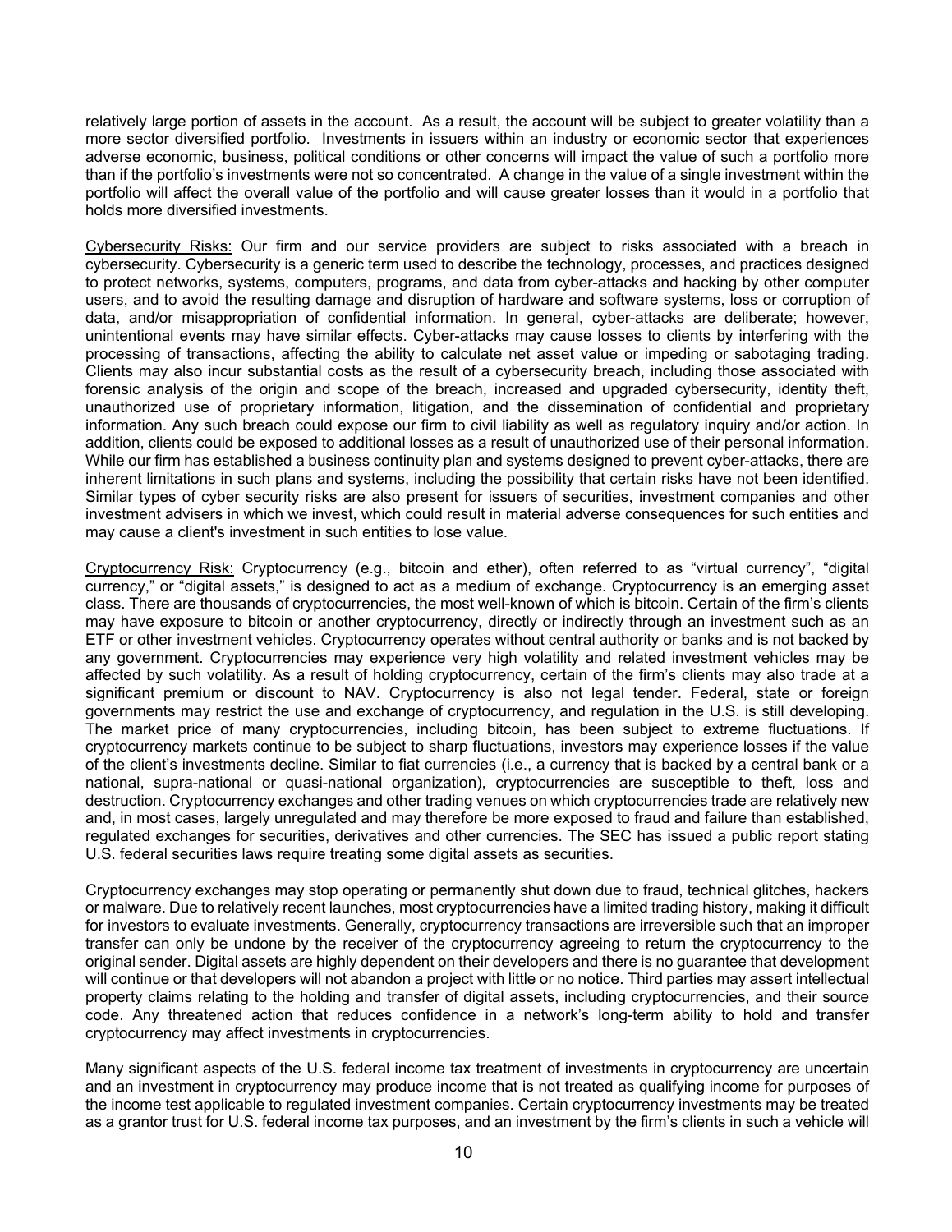generally be treated as a direct investment in cryptocurrency for tax purposes and "flow-through" to the underlying investors.

Pandemic Risk: Large-scale outbreaks of infectious disease can greatly increase morbidity and mortality over a wide geographic area, crossing international boundaries, and causing significant economic, social, and political disruption. It is difficult to predict the long-term impact of such events because they are dependent on a variety of factors including the global response of regulators and governments to address and mitigate the worldwide effects of such events. Workforce reductions, travel restrictions, governmental responses and policies and macroeconomic factors will negatively impact investment returns.

Fixed Income Risk. When investing in bonds, there is the risk that issuer will default on the bond and be unable to make payments. Further, individuals who depend on set amounts of periodically paid income face the risk that inflation will erode their spending power. Fixed-income investors receive set, regular payments that face the same inflation risk.

Preferred Securities Risk: Preferred Securities have similar characteristics to bonds in that preferred securities are designed to make fixed payments based on a percentage of their par value and are senior to common stock. Like bonds, the market value of preferred securities is sensitive to changes in interest rates as well as changes in issuer credit quality. Preferred securities, however, are junior to bonds with regard to the distribution of corporate earnings and liquidation in the event of bankruptcy. Preferred securities that are in the form of preferred stock also differ from bonds in that dividends on preferred stock must be declared by the issuer's board of directors, whereas interest payments on bonds generally do not require action by the issuer's board of directors, and bondholders generally have protections that preferred stockholders do not have, such as indentures that are designed to guarantee payments – subject to the credit quality of the issuer – with terms and conditions for the benefit of bondholders. In contrast preferred stocks generally pay dividends, not interest payments, which can be deferred or stopped in the event of credit stress without triggering bankruptcy or default. Another difference is that preferred dividends are paid from the issue's after-tax profits, while bond interest is paid before taxes.

Options Risk. Options on securities may be subject to greater fluctuations in value than an investment in the underlying securities. Purchasing and writing put and call options are highly specialized activities and entail greater than ordinary investment risks.

ETF and Mutual Fund Risk - When investing in an ETF or mutual fund, you will bear additional expenses based on your pro rata share of the ETF's or mutual fund's operating expenses, including the potential duplication of management fees. The risk of owning an ETF or mutual fund generally reflects the risks of owning the underlying securities the ETF or mutual fund holds. Clients will also incur brokerage costs when purchasing ETFs.

Inverse Funds: Inverse mutual funds and ETFs, which are sometimes referred to as "short" funds, seek to provide the opposite of the single-day performance of the index or benchmark they track. Inverse funds are often marketed as a way to profit from, or hedge exposure to, downward moving markets. Some inverse funds also use leverage, such that they seek to achieve a return that is a multiple of the opposite performance of the underlying index or benchmark (i.e., -200%, -300%). In addition to leverage, these funds may also use derivative instruments to accomplish their objectives. As such, inverse funds are highly volatile and provide the potential for significant losses.

Management Risk - Your investment with our firm varies with the success and failure of our investment strategies, research, analysis and determination of portfolio securities. If our investment strategies do not produce the expected returns, the value of the investment will decrease.

Recommendation of Other Advisers: In the event we recommend a third-party investment adviser to manage all or a portion of your assets, we will advise you on how to allocate your assets among various classes of securities or third-party investment managers, programs, or managed model portfolios. As such, we will primarily rely on investment model portfolios and strategies developed by the third-party investment advisers and their portfolio managers. If there is a significant deviation in characteristics or performance from the stated strategy and/or benchmark, we may recommend changing models or replacing a third-party investment adviser. The primary risks associated with investing with a third party is that while a particular third party may have demonstrated a certain level of success in the past; it may not be able to replicate that success in future markets. In addition, as we do not control the underlying investments in third party model portfolios, there is also a risk that a third party may deviate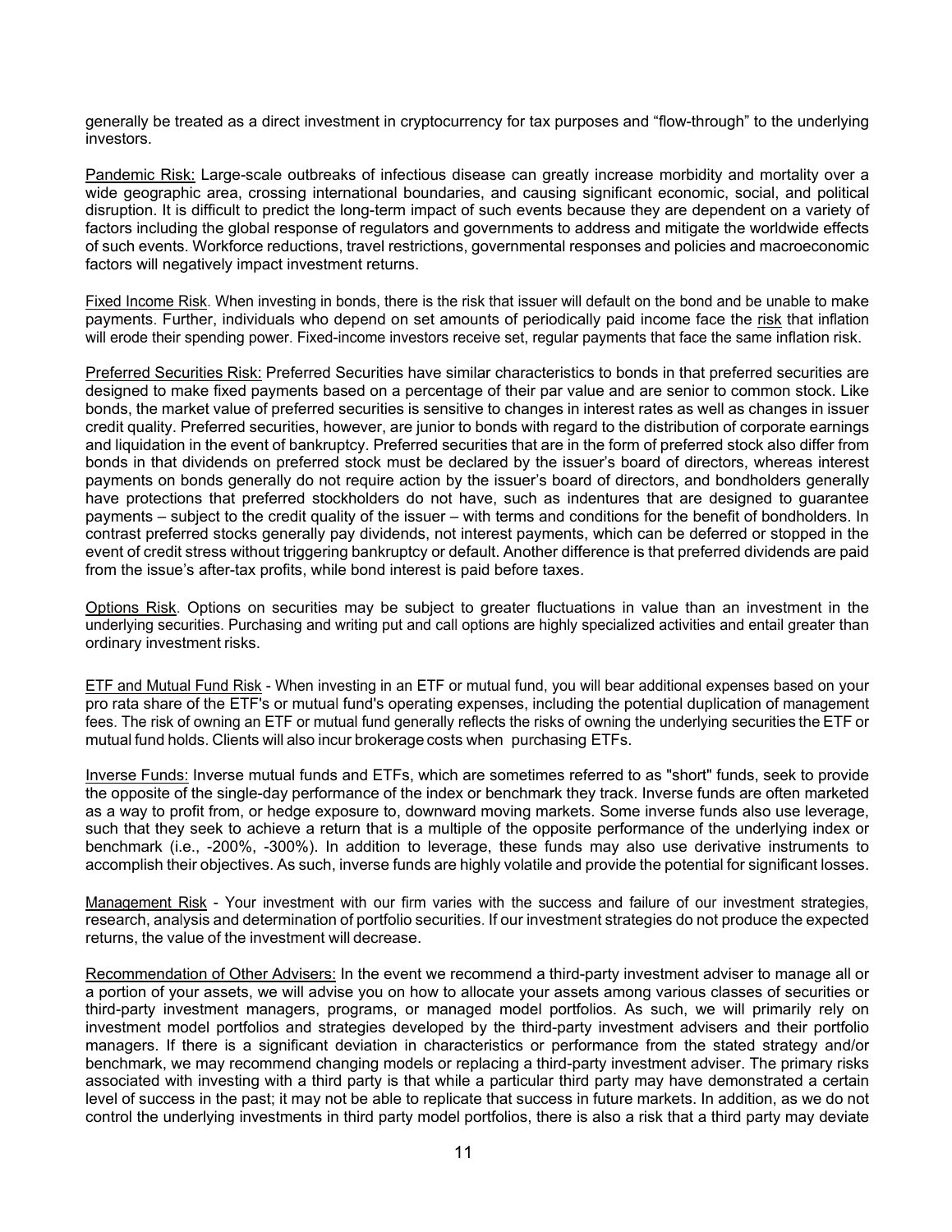from the stated investment mandate or strategy of the portfolio, making it a less suitable investment for our clients. To mitigate this risk, we seek third parties with proven track records that have demonstrated a consistent level of performance and success over time. A third party's past performance is not a guarantee of future results and certain market and economic risks exist that may adversely affect an account's performance that could result in capital losses in your account. Please refer to the third-party investment adviser's advisory agreements, Form ADV Brochure, and associated disclosure documents for details on their specific investment strategies, methods of analysis, and associated risks.

# **Item 9 - Disciplinary Information**

<span id="page-11-0"></span>Item 9 is not applicable to our Disclosure Brochure because there are no legal or disciplinary events that are materialto a client's or prospective client's evaluation of our business or integrity.

### **Item 10 - Other Financial Industry Activities and Affiliations**

<span id="page-11-1"></span>Neither GDM nor any of its management persons is registered as a futures commission merchant, a commodity trading adviser, or a commodity pool operator, nor do either parties have an application pending or otherwise in process for the purpose of seeking registration as any of these types of firms. Further, none of our management persons are registered as or currently seeking registration as associated persons of any of these types of firms

#### **Insurance Activities**

Gary DeWayne McAnally and other Associated Persons of GDM are licensed insurance agents. Our dually licensed Associated Persons can effect transactions in insurance products and earn commission based compensation for these activities. Clients are instructed that the fees paid to the firm for advisory services are separate and distinct from the commissions earned by Gary DeWayne McAnally and our other dually licensed Associated Persons.

Receipt of commission-based compensation presents a conflict of interest because our firm and persons providing investment advice on behalf of our firm who are licensed insurance agents have an incentive to recommend insurance products to you for the purpose of generating commissions rather than recommendations made solely based on your needs. We address this conflict of interest by recommending insurance products only where we, in good faith, believe that it is appropriate for the client's particular needs and circumstances and only after a full presentation of the recommended insurance product to our client. In addition, we explain the insurance underwriting process to our clients in illustrating how the insurer also reviews the client's application and disclosures prior to the issuance of a resulting insuring agreement. Ultimately, all insurance sales are on a non-discretionary basis and are offered by duly licensed and supervised insurance professionals by our affiliated entity. Clients are under no obligation contractually or otherwise, to purchase insurance products through any person or entity affiliated with our firm.

### **Item 11 - Code of Ethics, Participation in Client Transactions and Personal Trading**

#### <span id="page-11-2"></span>**Code of Ethics Summary**

All investment advisers are required to establish, maintain and enforce a Code of Ethics. GDM has established a Code of Ethics. As a fiduciary, it is an investment adviser's responsibility to provide fair and full disclosure of all material facts and to act solely in your best interest at all times. Our firm's fiduciary duty to you is considered the core underlying principle for our Code of Ethics, which also covers our Insider Trading and Personal Securities Transactions Policies and Procedures. We conduct business with the highest level of ethical standards and will comply with all federal and state securities laws at all times. We have the responsibility to make sure that the interests of all clients are placed ahead of our own investment interest. Full disclosure of all material facts and potential conflicts of interest will be provided to you prior to the provision of any advisory services. We must conduct business in an honest, ethical and fair manner and avoid all circumstances that might negatively affect or appear to affect our duty of complete loyalty to all clients. This disclosure is provided to give you a summary of our Code of Ethics.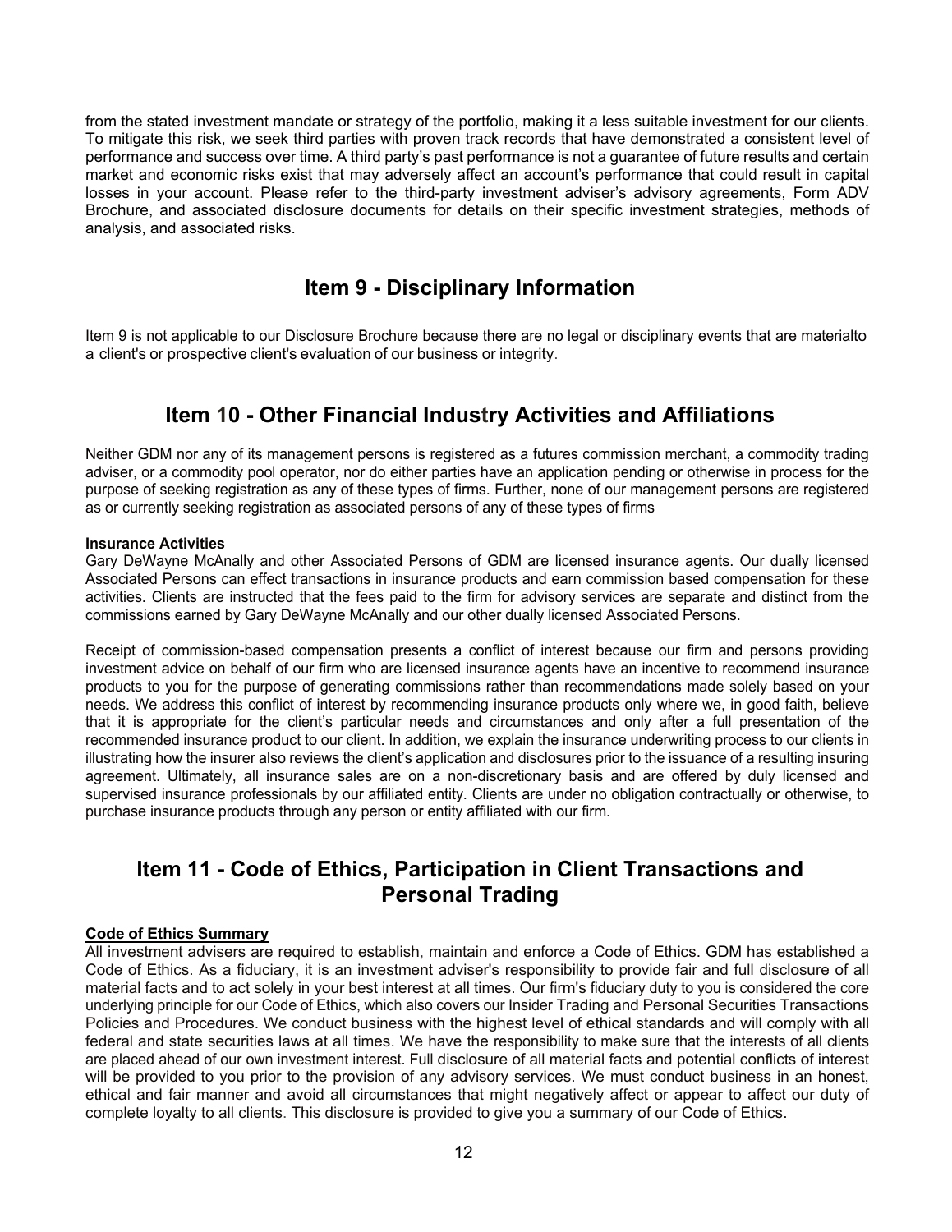A copy of GDM's Code of Ethics is available upon request to our firm at 405-728-1649 or at [dewayne@gdmcanally.com.](mailto:dewayne@gdmcanally.com)

#### **Personal Trading Practices**

At times, GDM and/or its related persons may take positions in the same securities as clients, which may pose a conflict of interest with clients. In an effort to uphold our fiduciary duties to clients, GDM and its related persons will generally be "last in" and "last out" for the trading day when trading occurs in close proximity to client trades. Front running (trading shortly ahead of clients) is prohibited. Should a conflict occur because of materiality (e.g., a thinly traded stock), disclosure will be made to the client(s) at the time of trading. Incidental trading not deemed to be a conflict (e.g., a purchase or sale that is minimal in relation to the total outstanding value, and as such would have negligible effect on the market price) would not be deemed a material conflict requiring disclosure at the time of trading.

### **Item 12 - Brokerage Practices**

<span id="page-12-0"></span>GDM does not maintain custody of your assets that we manage, although we may be deemed to have custody of your assets if you give us authority to withdraw advisory fees from your account (see Item 15—Custody, below). Your assets must be maintained in an account at a "qualified custodian," generally a broker-dealer or bank. We require that our clients use Charles Schwab & Co., Inc. ("Schwab"), a registered broker dealer, and a member of FINRA and SIPC as the qualified custodian for your account. We are independently owned and operated and are not affiliated with Schwab. Schwab will hold your assets in a brokerage account and buy and sell securities when we and/or you instruct them to. While we require that you use Schwab as custodian, you will decide whether to do so and will open your account with Schwab by entering into an account agreement directly with them. We do not open the account for you, although we may assist you in doing so. If you do not wish to place your assets with Schwab then we cannot manage your account.

The Custodian, Charles Schwab, was chosen based on the relatively low transaction fees and access to mutual funds and ETFs. GDM will never charge a premium or commission on transactions, beyond the actual cost imposed by the Custodian.

#### **How We Select Custodians/Brokers**

We seek to use a custodian/broker that will hold your assets and execute transactions on terms that are, overall, most advantageous when compared with other available providers and their services. We consider a wide range of factors, including:

- Combination of transaction execution services and asset custody services (generally without a separate fee for custody)
- Capability to execute, clear, and settle trades (buy and sell securities for your account)
- Capability to facilitate transfers and payments to and from accounts (wire transfers, check requests, bill payment, etc.)
- Breadth of available investment products (stocks, bonds, mutual funds, exchange-traded funds [ETFs], etc.) Availability of investment research and tools that assist us in making investment decisions
- Quality of services
- Competitiveness of the price of those services (commission rates, margin interest rates, other fees, etc.) and willingness to negotiate the prices
- Reputation, financial strength, and stability
- Prior service to us and our other clients
- Availability of other products and services that benefit us, as discussed below (see "Products and services available to us from Schwab" below)

#### **Brokerage for Client Referrals**

G. DeWayne McAnally, LLC and its related persons receive no referrals from a broker-dealer or third party in exchange for using that broker-dealer or third party.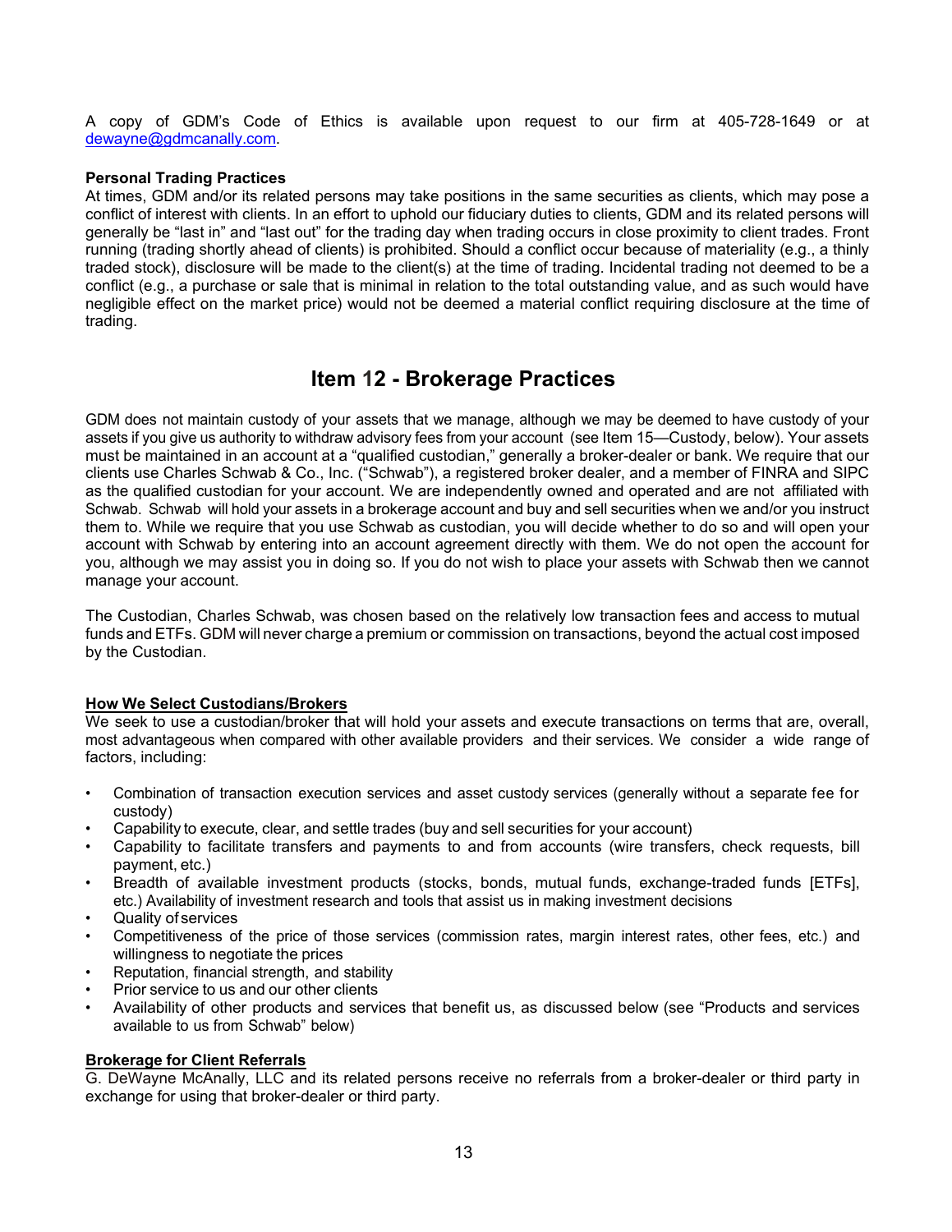#### **Research and Other Soft-Dollar Benefits**

G. DeWayne McAnally receives research, product, or services other than execution from a broker-dealer or thirdparty in connection with client securities transactions ("soft dollar benefits"). These soft dollar benefits fall under "Safe Harbor" of section 28(e) of the Securities Exchange Act of 1934.

Soft dollar benefits received from our Custodian, Schwab, are described in more detail below.

#### Products and Services Available to us from Schwab

Schwab Advisor Services™ (formerly called Schwab Institutional®) is Schwab's business serving independent investment advisory firms like us. They provide us and our clients with access to its institutional brokerage services (trading, custody, reporting, and related services), many of which are not typically available to Schwab retail customers. Schwab also makes available various support services. Some of those services help us manage or administer our clients' accounts, while others help us manage and grow our business. Schwab's support services are generally available on an unsolicited basis (we don't have to request them) and at no charge to us. Following is a more detailed description of Schwab's support services:

#### Services that benefit you.

Schwab's institutional brokerage services include access to a broad range of investment products, execution of securities transactions, and custody of client assets. The investment products available through Schwab include some to which we might not otherwise have access or that would require a significantly higher minimum initial investment by our clients. Schwab's services described in this paragraph generally benefit you and your account.

#### Services that may not directly benefit you.

Schwab also makes available to us other products and services that benefit us but may not directly benefityou or your account. These products and services assist us in managing and administering our clients' accounts. They include investment research, both Schwab's own and that of third parties. We may use this research to service all or a substantial number of our clients' accounts, including accounts not maintained at Schwab. In addition to investment research, Schwab also makes available software and other technology that:

- Provide access to client account data (such as duplicate trade confirmations and account statements)
- Facilitate trade execution and allocate aggregated trade orders for multiple client accounts
- Provide pricing and other market data
- Facilitate payment of our fees from our clients' accounts
- Assist with back-office functions, recordkeeping, and client reporting Services that generally benefit only us.

Schwab also offers other services intended to help us manage and further develop our business enterprise. These services include:

- Educational conferences and events
- Consulting on technology, compliance, legal, and business needs
- Publications and conferences on practice management and business succession
- Access to employee benefits providers, human capital consultants, and insurance providers
- Schwab may provide some of these services itself. In other cases, it will arrange for third-party vendors to provide the services to us. Schwab may also discount or waive its fees for some of these services or pay all or a part of a third party's fees. Schwab may also provide us with other benefits, such as occasional business entertainment of our personnel.

The availability of these services from Schwab benefits us because we do not have to produce or purchase them. We don't have to pay for Schwab's services. These services may be contingent upon us committing a certain amount of business to Schwab in assets in custody. We may have an incentive to recommend that you maintain your account with Schwab, based on our interest in receiving Schwab's services that benefit our business rather than based on your interest in receiving the best value in custody services and the most favorable execution of your transactions. This is a potential conflict of interest. We believe, however, that our selection of Schwab as custodian is in the best interests of our clients. Our selection is primarily supported by the scope, quality, and price of Schwab's services and not Schwab's services that benefit onlyus.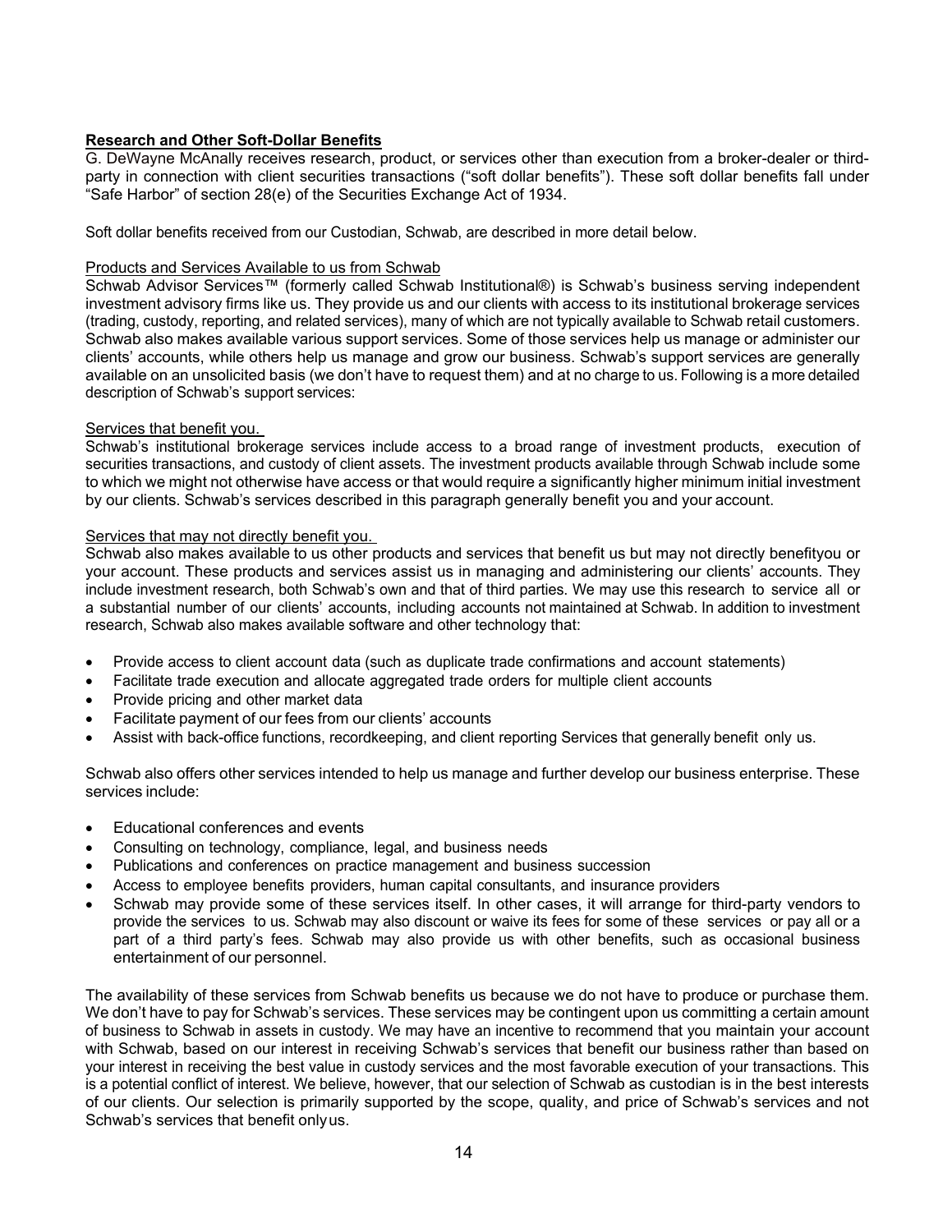#### **Clients Directing Which Broker/Dealer/Custodian to Use**

GDM and its related persons do not allow clients to direct brokerage. GDM may be unable to achieve most favorable execution of client transactions if clients choose to direct brokerage. This may cost clients' money because without the ability to direct brokerage G. DeWayne McAnally, LLC may not be able to aggregate orders to reduce transactions costs resulting in higher brokerage commissions and less favorable prices. Not all investment advisers deny their clients to direct brokerage.

#### **Handling Trade Errors**

GDM has implemented procedures designed to prevent trade errors; however, trade errors in client accounts cannot always be avoided. Consistent with the firm's fiduciary duty, it is the policy of GDM, to correct trade errors in a manner that is in the best interest of the client. In cases where the client causes the trade error, the client will be responsible for any loss resulting from the correction. Depending on the specific circumstances of the trade error, the client may not be able to receive any gains generated as a result of the error correction. In all situations where the client does not cause the trade error, the client will be made whole and any loss resulting from the trade error will be absorbed by GDM if the error was caused by the firm. If the error is caused by the broker-dealer, the broker- dealer will be responsible for handling the trade error. If an investment gain results from the correcting trade, the gain will remain in the client's account unless the same error involved other client account(s) that should also receive the gains and it is not permissible for all clients to retain the gain. Associated persons of GDM may also confer with clients to determine if the client should forego the gain (e.g., due to tax reasons).

GDM will never benefit or profit from trade errors.

#### **Block Trading Policy**

Transactions implemented by GDM, for client accounts are generally affected independently, unless the firm decides to purchase or sell the same securities for several clients at approximately the same time. This process is referred to as aggregating orders, batch trading or block trading and is used by our firm when we believe such action may prove advantageous to clients. When our firm aggregates client orders, the allocation of securities among client accounts will be done on a fair and equitable basis. Typically, the process of aggregating client orders is done in order to achieve better execution, to negotiate more favorablecommission rates or to allocate orders among clients on a more equitable basis in order to avoid differences in prices and transaction fees or other transaction costs that might be obtained when orders are placed independently. Under this procedure, transactions will be averaged as to price and will be allocated among our firm's clients in proportion to the purchase and sale orders placed for each client account on any given day.

### **Item 13 - Review of Accounts**

#### <span id="page-14-0"></span>**Portfolio Management Account Reviews**

GDM monitors client account holdings on a continuous basis. Portfolio management accounts receive a formal review of investment allocations at least annually. Accounts are reviewed by the Associated Person assigned to the account.

Additional reviews may be offered in certain circumstances. Triggering factors that may stimulate additional reviews include, but are not limited to, changes in economic conditions, changes in the client's financial situation or investment objectives, or upon client request.

Clients are advised that it remains their responsibility to advise GDM of any changes in their investment objectives and/or financial situation. All clients are encouraged to review financial planning goals, investment objectives, and account performance with their Associated Person on at least an annual basis.

#### **Statements and Reports**

The account custodian will send trade confirmations to you concurrent with the purchase or sale of securities or mutual funds. The account custodian will also send quarterly statements that will provide you with a detail of portfolio allocation and mutual fund product mix and total value of your investment portfolio.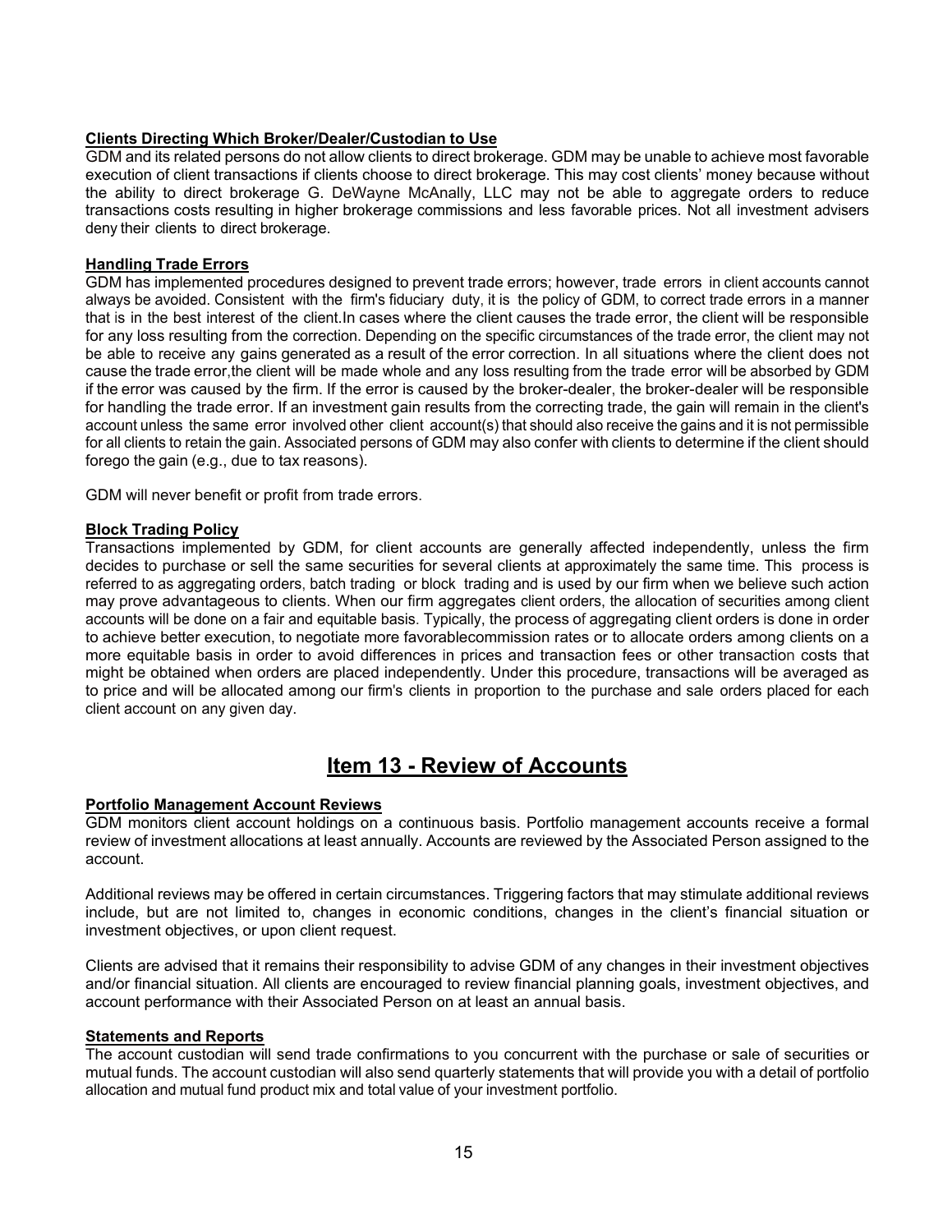### **Item 14 - Client Referrals and Other Compensation**

<span id="page-15-0"></span>GDM does not directly or indirectly compensate any person for client referrals. We receive an economic benefit from Charles Schwab in the form of the support products and services they make available to us and other independent investment advisors whose clients maintain their accounts with them. These products and services, how they benefit us, and the related conflicts of interestare described above (see Item 12—Brokerage Practices). The availability to us of Charles Schwab's products and services is not based on us giving particular investment advice, such as buying particular securities for our clients.

The only compensation received from advisory services is the fee charged for providing investment advisory services as described in Item 5 of this Disclosure Brochure. The firm, G. DeWayne McAnally, LLC, or its associated persons receive no other forms of monetary compensation in connection with providing investment advice.

# **Item 15 - Custody**

<span id="page-15-1"></span>GDM is deemed to have custody of client funds because of the fee deduction authority granted by the client in the Advisory Agreement. You will receive account statements at least quarterly from the broker-dealer or other qualified custodian. The custodian will not verify the calculation of the advisory fees. You are urged to review custodial account statements for accuracy.

With respect to third party standing letters of authorization ("SLOA") where a client grants us authority to direct custodians to disburse funds to one or more third party accounts, we are deemed to have custody pursuant to Rule 206(4)-2 (the "Custody Rule"). We have taken steps to have controls and oversight in place to comply with the no-action letter issued by the SEC on February 21, 2017 (the "SEC no-action letter"). We are not required to comply with the surprise examination requirements of the Custody Rule if we comply with the representations noted in the SEC no-action letter. Where our firm acts pursuant to a SLOA, we believe we are making a good faith effort to comply with the representations noted in the SEC no-action letter. Additionally, since many of the representations noted in the SEC no-action letter involve the qualified custodian's operations, we will collaborate closely with our custodian(s) to ensure that the representations are met.

### **Item 16 -Investment Discretion**

<span id="page-15-2"></span>GDM offers Portfolio Management Services on a discretionary basis. For discretionary services, clients must grant discretionary authority in the management agreement. Discretionary authority extends to the types and amounts of securities to be bought and sold in client accounts. However, our firm does not retain discretionary authority to select the broker/dealer used for transactions, or commission rates paid.

Apart from the ability to withdraw management fees, GDM does not have the ability to withdraw funds or securities from the client's account. The client provides GDM discretionary authority via a limited power of attorney in the management agreement and in the contract between the client and the custodian.

All clients have the ability to place reasonable restrictions on the types of investments that may be purchased in an account. Clients may also place reasonable limitations on the discretionary power granted to our firm so long as the limitations are specifically set forth or included as an attachment to the client agreement.

# **Item 17 - Voting Client Securities**

<span id="page-15-3"></span>GDM does not vote proxies. It is the client's responsibility to vote proxies. Clients will receive proxy materials directly from the custodian. Questions about proxies may be made via the contact information on the cover page.